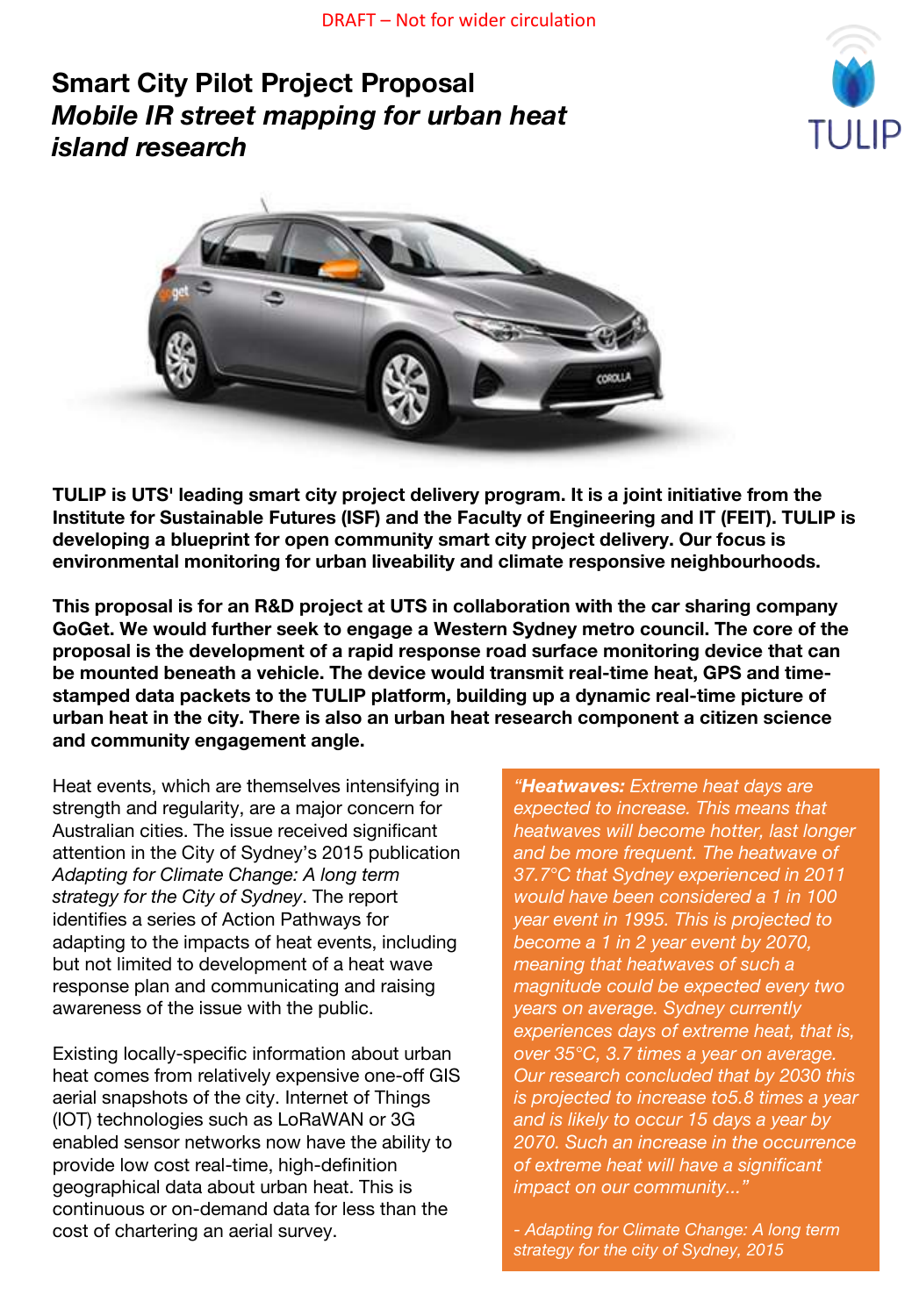# **Illustrating the data deficit**

Sydney metro councils rely entirely on costly single snap-shot aerial IR maps



**Image:** Heat map from City of Sydney *Adapting for Climate Change* strategy, 2015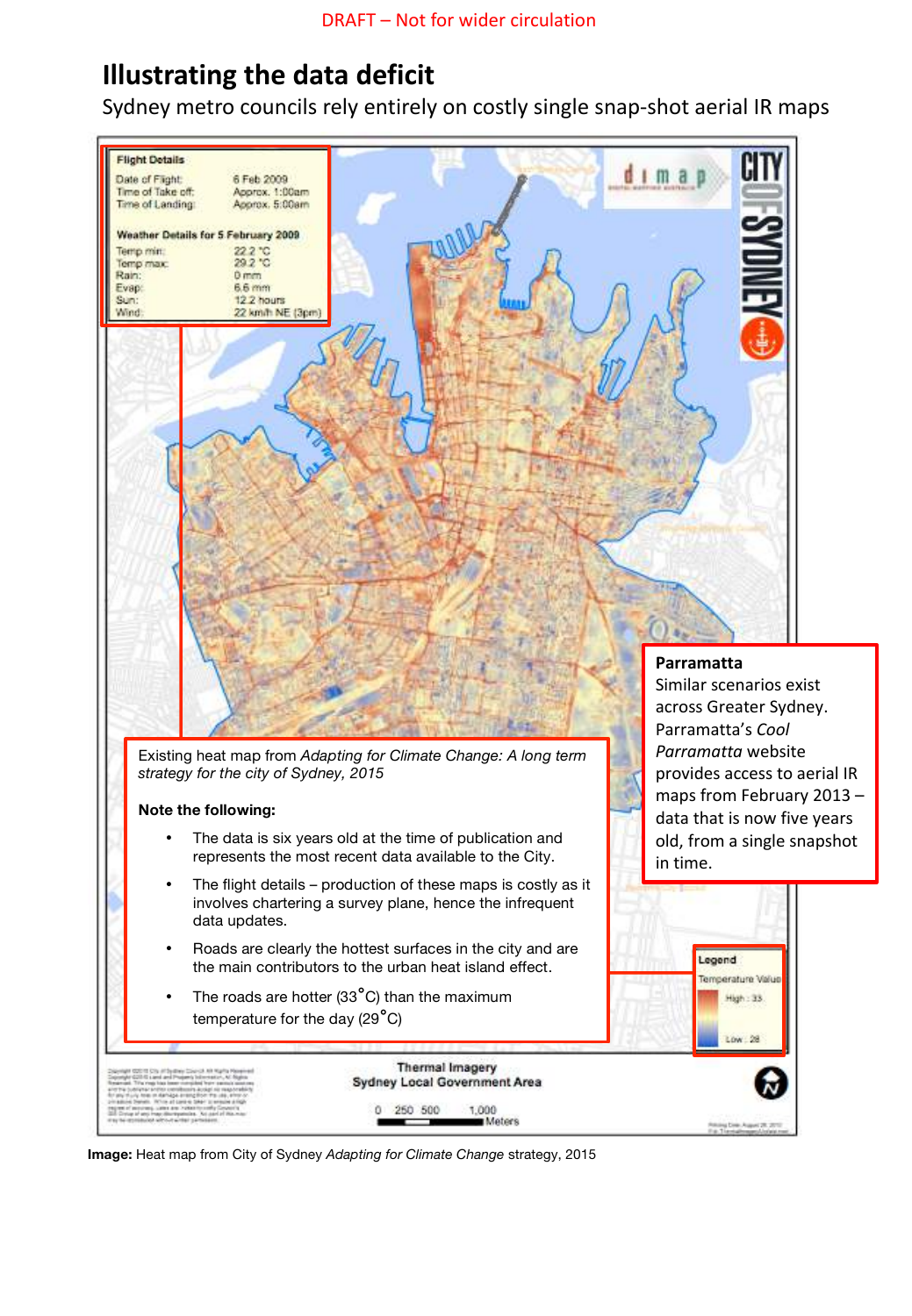DRAFT – Not for wider circulation



### **A versatile tool for mapping street heat**

We propose trialing a pilot concept designed to allow continuous or on-demand heat mapping of urban streets. This involves the development of a new custom device that makes use of an infrared (IR) temperature sensor and attaching it to the underside of a GoGet fleet vehicle. The system would combine an IR temperature sensor, a GPS device, a digital clock and a connectivity technology (e.g. LoRaWAN, 3G). The IR sensor would provide a continuous reading of street surface temperature as the vehicle drives around the city, with data tied directly to GPS coordinates and time. This data would be sent to the TULIP platform. The output would be a map of the city with data displayed in colour wherever the vehicle has driven.

We propose that this technology might be piloted on a single vehicle, to test practical application of the technology. One vehicle, during the course of its standard duties, might not travel down a significant number of streets on a certain day. It might be sent out on demand to gather heat data, however that is not the final approach we envision. Instead we envision a significant number of fleet vehicles being fitted with this technology, which is small, relatively low-cost and would sit out of sight beneath the body of a car. This would be a system whereby fleet vehicles are not repurposed as data gatherers but gather data as a *secondary* activity to their primary functions. The daily movements of the wider car fleet would cover a significant proportion of the city's streets.

This technology would only provide data for street surface temperatures, however this is certainly of great relevance to strategic planning and communication. Streets are the hottest areas of the urban landscape and the greatest contributors to the urban heat island effect. They also represent a large proportion of the public space for which a city government has direct jurisdiction. An aerial IR survey provides data on all surfaces and so would continue to be of relevance, however this new technology would essentially 'fill the gap' in time between surveys. It may even be possible to calculate a relational factor from aerial data between road surface temperature and other surface types such as roofs and parks, allowing IOT data on road temperature to be extrapolated to model surrounding surface temperatures. The accuracy of this modelling could then be verified and adjusted with a new aerial data set carried out simultaneous to IOT data capture.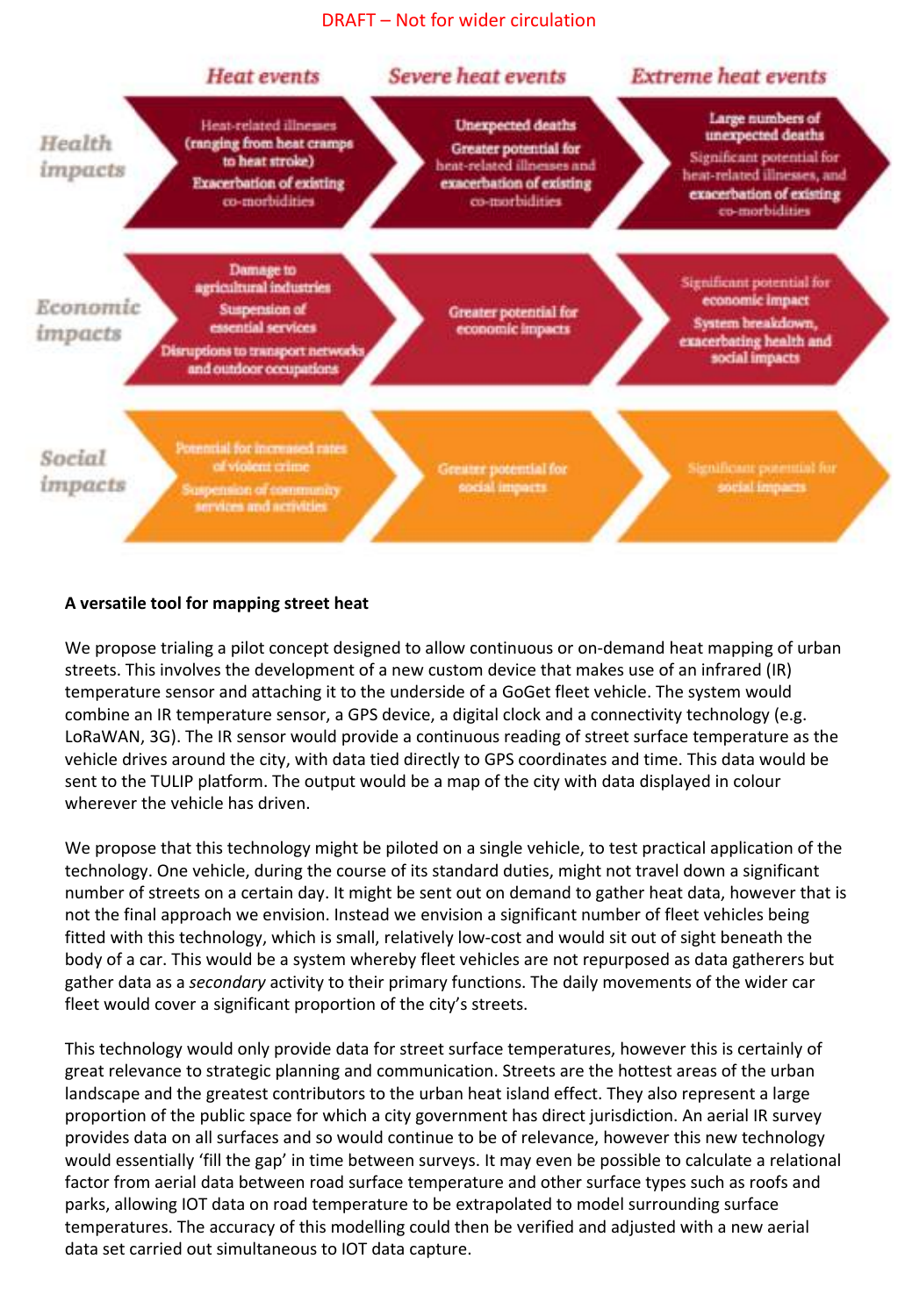# **Vehicle-mounted environmental sensors:** a new data gathering approach for enhancing the power of Geographical Information Systems (GIS)

Digital technologies are increasingly enabling the decentralisation of the fundamental building blocks of our society, perhaps most notably information. IoT in the hands of a city government can provide vast quantities of incredibly rich data about the urban environment, its systems flows and occupants. The cost of IoT hardware and communication networks is dropping all the time, making it not only accessible but increasingly a better value option than the previous approach of contracting GIS surveys. The data becomes dynamic, rather than a static snapshot, and may be used to evolve adaptation strategies and even to provide real-time feedback to automated urban management systems.

Static smart sensors are starting to be deployed across cities and these will provide more precise environmental readings from single locations over time. This data may be important for calibrating vehicle mounted sensors. It seems likely that both static and vehicle-mounted sensors (and indeed aerial surveys), will work together in helping us to build an accurate understanding of urban heat.

Vehicle-mounted environmental sensors carry a few distinct advantages worth noting:

- 1. Mobile car-mounted sensors are easy to deploy because they involve working with a single organisation (albeit one with a large vehicle fleet) and the fleets tend to also be standardised (multiple vehicles of the same model), meaning a one size fits all approach with regard to mounting and calibration.
- 2. Mobile sensors are easier and cheaper to maintain than static sensor deployed out in the urban environment. A technician can visit a single garage to work on all systems in one place or a vehicle can be driven to the facility of a third party without needing to call anyone out to a street or rooftop location and gain all the necessary permissions for elevated access.
- 3. A vehicle-mounted device is able to draw power directly from the vehicle. This does away with constraints such as battery life, the cost of a small PV panel (such as might be included with static sensor arrays) and indeed the cost of a battery itself. This makes for a smaller and cheaper piece of hardware that does not require annual or bi-annual battery changes.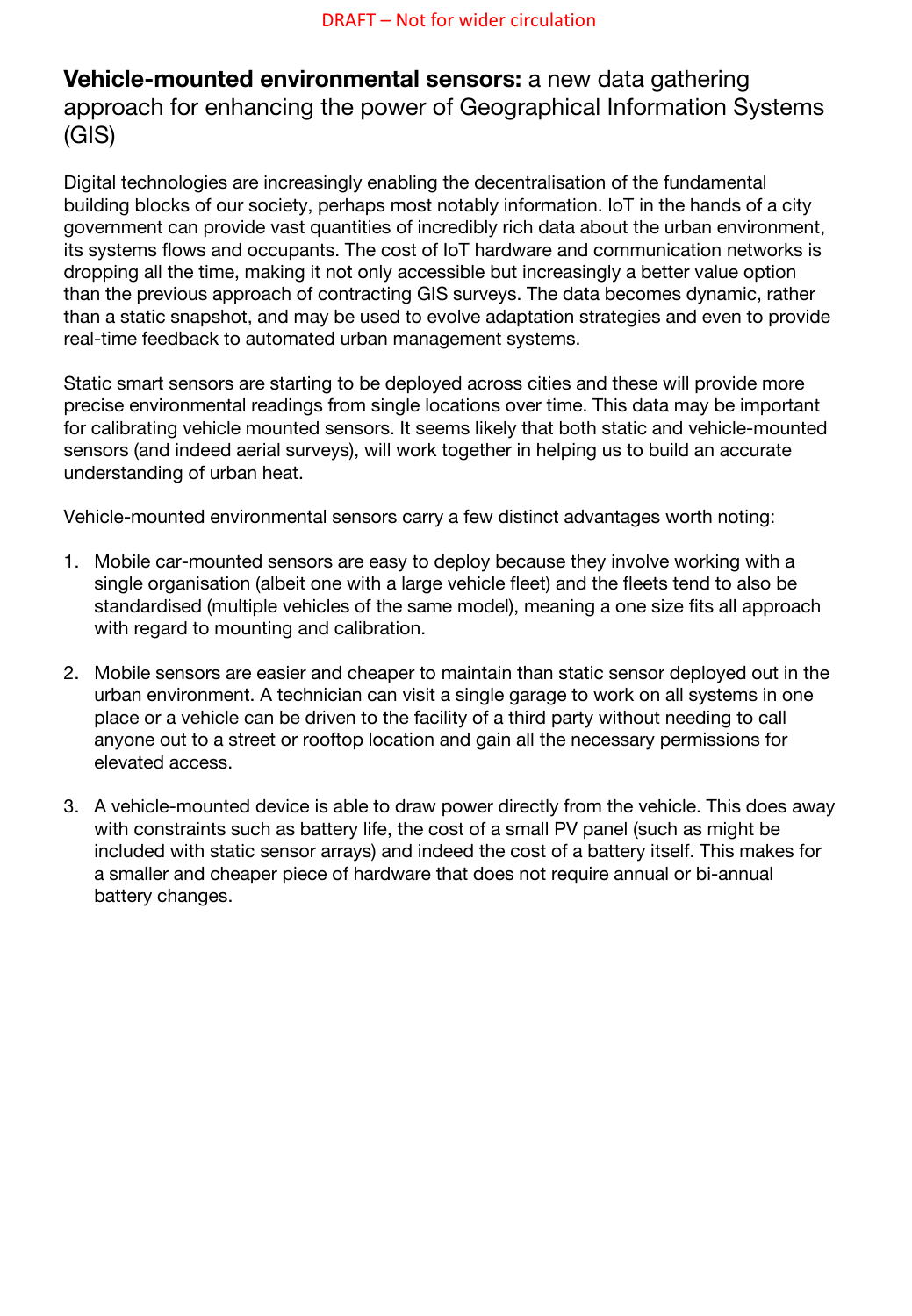

Image: A Micro-Epsilon thermometer CTfast non-contact IR temperature sensor

# **Rapid response IR temperature sensors**

Non-contact infrared (IR) temperature sensors are able to record the thermal radiation emitted by a specific surface in the same way that a camera lense might focus on a specific spot within the visible light spectrum. The technology may be familiar to many people as a handheld 'temperature gun'. Standard IR temperature sensors require a little less than two seconds to provide an accurate reading. A vehicle travelling at 40kph covers eleven metres of road a second and 22 metres in two seconds, hence a temperature reading of the road surface would only be possible every 20 seconds or thereabouts, an inadequate resolution. However, new ultra-fast IR sensors have a response time of as little as three milliseconds (0.003 seconds). As a vehicle drives along at speed, this rapid response time will allow for high spatial resolution with a reading at 40kph possible every seven centimetres. The temperature sensitivity is less than 0.5 of a degree.

The resolution that may be attained from this technology is likely to be vastly higher than can be achieved from an aerial survey. This extremely high resolution would be enough to show the presence of shadows across roads, cast by specific trees and buildings. It could in turn provide information that is highly relevant to urban planning and tree policy that is not available from current data sources.

### **Applications of the data**

- Inform urban planning and policy decisions.
- Inform emergency strategies for dealing with extreme heat events.
- Interpret data and place it in the public domain through physical installations or mobile apps.
- Street heat correlates very closely with air quality because hot roads encourage ozone formation. Real-time data about street heat can provide a precise spatial indication of real time risk to public health. This data might then be fed into an automated system such as traffic management. The system would be made aware of literal 'hot spots' with a priority to clear those spots of traffic, possibly with reference to additional data such as the location of nearby schools or incoming weather patterns.